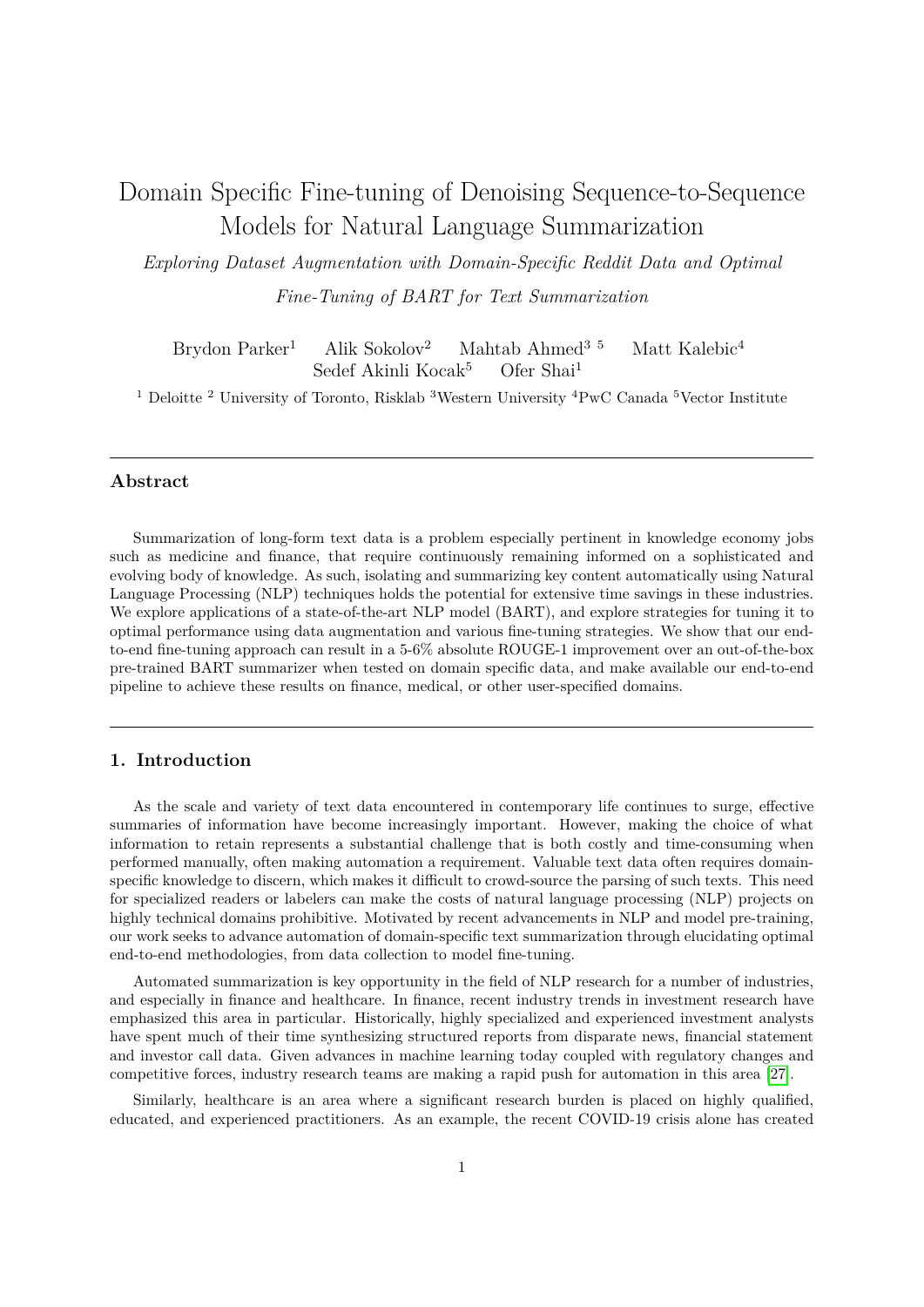the need to parse through a vast amount of scholarly articles. As of April 2019, roughly one month after the novel coronavirus was declared a pandemic by the World Health Organization (WHO), the Allen Institute for AI published a dataset of over 138,000 scholarly articles referencing COVID-19, SARS-CoV-2, and related coronaviruses [\[26\]](#page-10-1). When considering the need for healthcare practitioners to balance the necessity of remaining up-to-date against the sheer scale of information published, it is clear that NLP text parsing and summarization capabilities can be highly beneficial.

While extensive progress has been achieved in methods for performing extractive and abstractive summarization [\[1\]](#page-8-0) [\[20\]](#page-9-0) [\[10\]](#page-9-1), reliable and sufficiently large datasets for model training and evaluation have remained relatively scarce. Efforts to date have largely focused on constructing large general annotated corpora based on news, such as DUC [\[6\]](#page-9-2), Gigaword [\[14\]](#page-9-3) [\[2\]](#page-8-1), CNN / Daily Mail [\[13\]](#page-9-4), and NEWSROOM [\[5\]](#page-9-5), as well as from knowledge bases such as WikiHow [\[9\]](#page-9-6) and longer-form documents such as research papers [\[3\]](#page-9-7). Recognizing the gap in specialized domain-specific datasets, our work leverages the unique community structure of Reddit, a prominent social news website that promotes discussion in forums ("subreddits") devoted to specific topics. We capitalize on the use of "TLDR" acronyms ("too long; didn't read"), which indicate a concise summary of a lengthy comment. In this paper, we propose an improved extraction of Reddit TLDR's relative to baseline methods [\[24\]](#page-9-8). We also provide tools for end-users to develop domainspecific text summarizers. We do this by sharing our framework for generating domain-specific training data by targeting specific subreddits, thereby facilitating fine tuning of pre-trained models and enhancing their overall performance

Lastly, we provide an analysis of abstractive summarization on datasets generated from finance and medical subreddits using Bidirectional and Auto-Regressive Transformers ("BART") [\[10\]](#page-9-1), a denoising autoencoder for pretraining sequence-to-sequence models that adopts and expands on Bidirectional Encoder Representations from Transformers ("BERT") [\[4\]](#page-9-9) and GPT pretraining [\[16\]](#page-9-10) schemes.

## **2. Related Work**

Approaches to text summarization can be classified into two main categories: *extractive* and *abstractive* [\[1\]](#page-8-0). Extractive summaries identify which sections of the text to retain versus discard, producing a cropped and stitched version of the original text with no alteration to phrasing. A classical approach to extractive summarization is using unsupervised methods such as Latent Semantic Analysis (LSA) [\[15\]](#page-9-11) whereby semantic relationships are identified through observing commonality of words across documents in a corpus. Such approaches are limited to verbatim extraction, which limits the fluidity of outputs produced. Modern NLP methods primarily focus on abstractive summarization using sequence-to-sequence deep learning models [\[22\]](#page-9-12) [\[18\]](#page-9-13), which result in summaries that often contain new language not present in the original text.

Rapid progress has been made in recent years improving encoder-decoder architectures for text summarization. Convolutional or recurrent neural networks such as the sequence-to-sequence method proposed by Sutskever, Vinyals, and Le [\[22\]](#page-9-12) have greatly imporoved on the state-of-the-art at the time, while the attention mechanism-based Transformer architectures [\[23\]](#page-9-14) have quickly risen to prominence for their performance and scalability. The Transformer-based GPT-2 released by OpenAI [\[17\]](#page-9-15) has proven the performance of unconditional language models on summarization tasks [\[21\]](#page-9-16), and hybrid approaches such as BART [\[10\]](#page-9-1) have sought to merge the bi-directional encoder approach of BERT [\[4\]](#page-9-9) with the left-to-right decoder approach of GPT [\[16\]](#page-9-10).

While model development for text summarization has rapidly progressed in recent years, training data for summarization has largely been limited to news datasets such DUC, Gigaword, CNN / Daily Mail, and NEWSROOM, with some less popular non-news datasets such as those sourced from knowledge bases [\[9\]](#page-9-6) and patent records [\[19\]](#page-9-17). While summarization is highly relevant in specialized domains such as medicine [\[12\]](#page-9-18) and finance, it is difficult to find open, specialized and sufficiently large annotated datasets for fine-tuning of pretrained models. While previous literature has discussed the use of Reddit data for text summarization [\[8\]](#page-9-19) [\[24\]](#page-9-8), the task of creating corpora specific to particular topics and communities represented by a subreddit or group of subreddits is a novel area addressed through our work.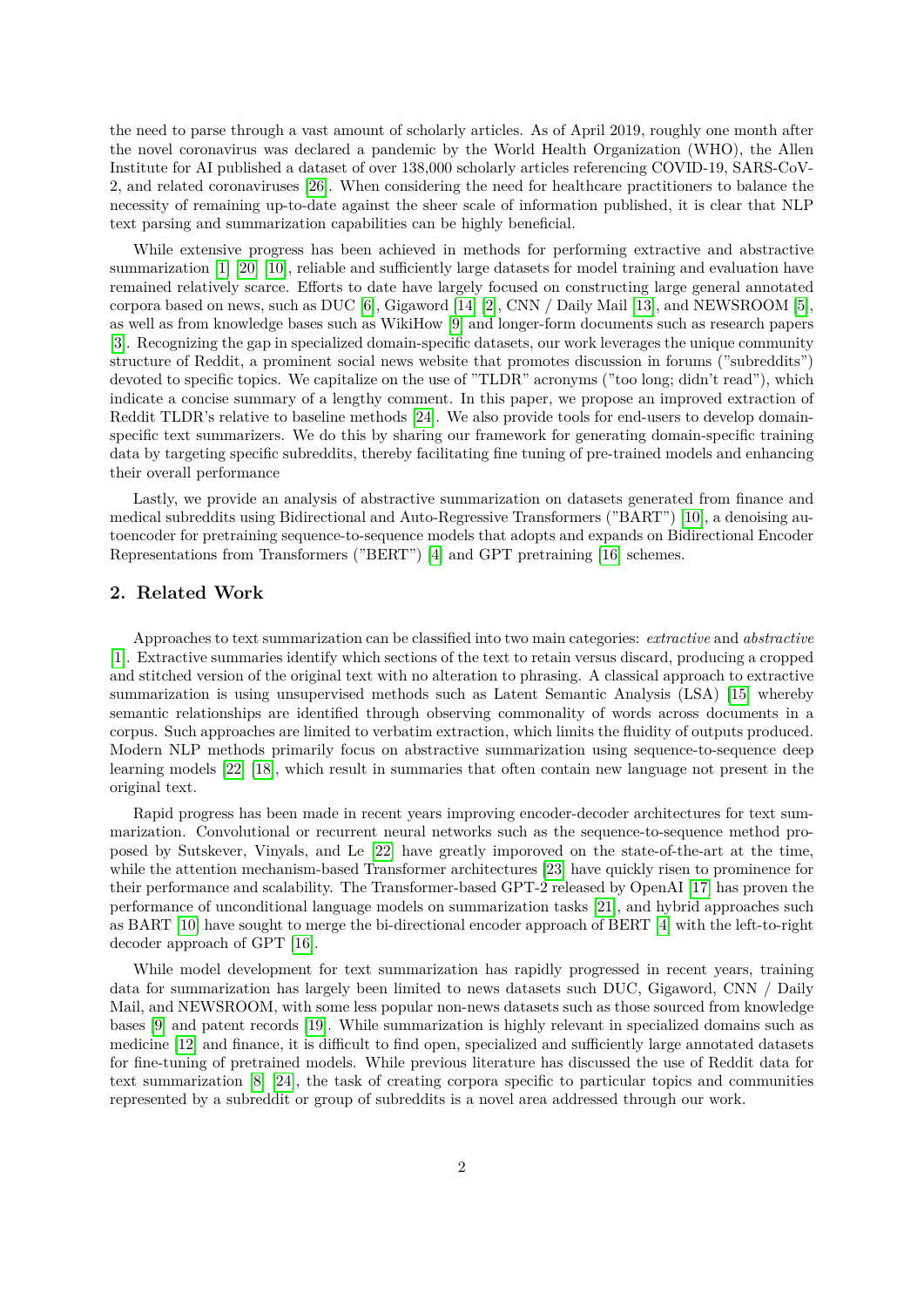## **3. Dataset Preparation**

Our dataset is constructed by scraping and cleaning data from the website Reddit which has a number of key features that make it an ideal source of data for text summarization:

- The Reddit upvote system provides a natural filtering mechanism that allows us to remove poor quality posts, generating a high-quality dataset for training
- Users often provide summaries of their posts and of others, indicating the summary with a "TLDR" label
- Wide variety of content with over 1 million subreddits [\[25\]](#page-10-2), each of which corresponds to a distinct topic

In particular, the vast number of topics gives us the ability to build text summarizers for a wide variety of different domain specializations. We illustrate the benefits of domain specialization by focusing on the finance and medical domains. For finance, we curated a collection of subreddits (table X), and for the medical domain, we focus on the  $r/AskDoes$  subreddit, where patients often summarize their question to physicians in a TLDR.

We build upon the work from [\[25\]](#page-10-2) enhancing it in a number of ways to increase the precision and recall of the summaries being extracted.

#### *3.1. Dataset Collection*

We develop one end-to-end script that can be used to scrape Reddit, extract the TLDRs, and write results to a database for further filtering and cleaning. The TLDR extraction and scrapping of Reddit explained below are all present in said script and the python modules that script calls. The final steps in the process of dataset preparation are cleansing and filtering which take place in PostgreSQL scripts.

For the purposes of this paper we focus exclusively on collecting self-posts which correspond to the original posts in Reddit, not the comments. Unlike the work from [\[25\]](#page-10-2), we exclude comments to maximize the quality of our summaries, as self-posts tend to be longer and include the highest quality TLDRs.

We identify self posts initially by searching for posts that contain both "TL" and "DR". In addition, we filter to the score (upvotes - downvotes) to be above 1 in order to remove lower quality posts. We also include functionality in our scraper to pull from an explicit collection of subreddits specified by the user.

#### *3.2. Dataset Cleaning*

We use the code from [\[25\]](#page-10-2) as our baseline for summary extraction with several key improvements to increase the quality and number of extractions:

- Rather than match TLDRs based on  $t1.\{0,3\}$ dr (allowing for up to 3 wild card characters between the "tl" and "dr" strings), we match based on  $t1.\{0,1\}$ dr, as we observe that the  $t1.\{0,3\}$ dr matching function produces many false positives. Most of these false positives originate from words containing "tl" near the end of the word (e.g. "abruptly") and the next word beginning with "dr".
- Instead of assuming the TLDR match occurs at the end if it is not matched at the very first token, we handle cases when the match occurs elsewhere in the body of the post. This removes the issue of creating massive extracted summaries which happen when a full post is mislabeled as a TLDR.

This has the added benefit of significantly increasing the size of our training dataset, as TLDRs are often present in the beginning of the post, especially for some of the domain-specialized subreddits we focused on.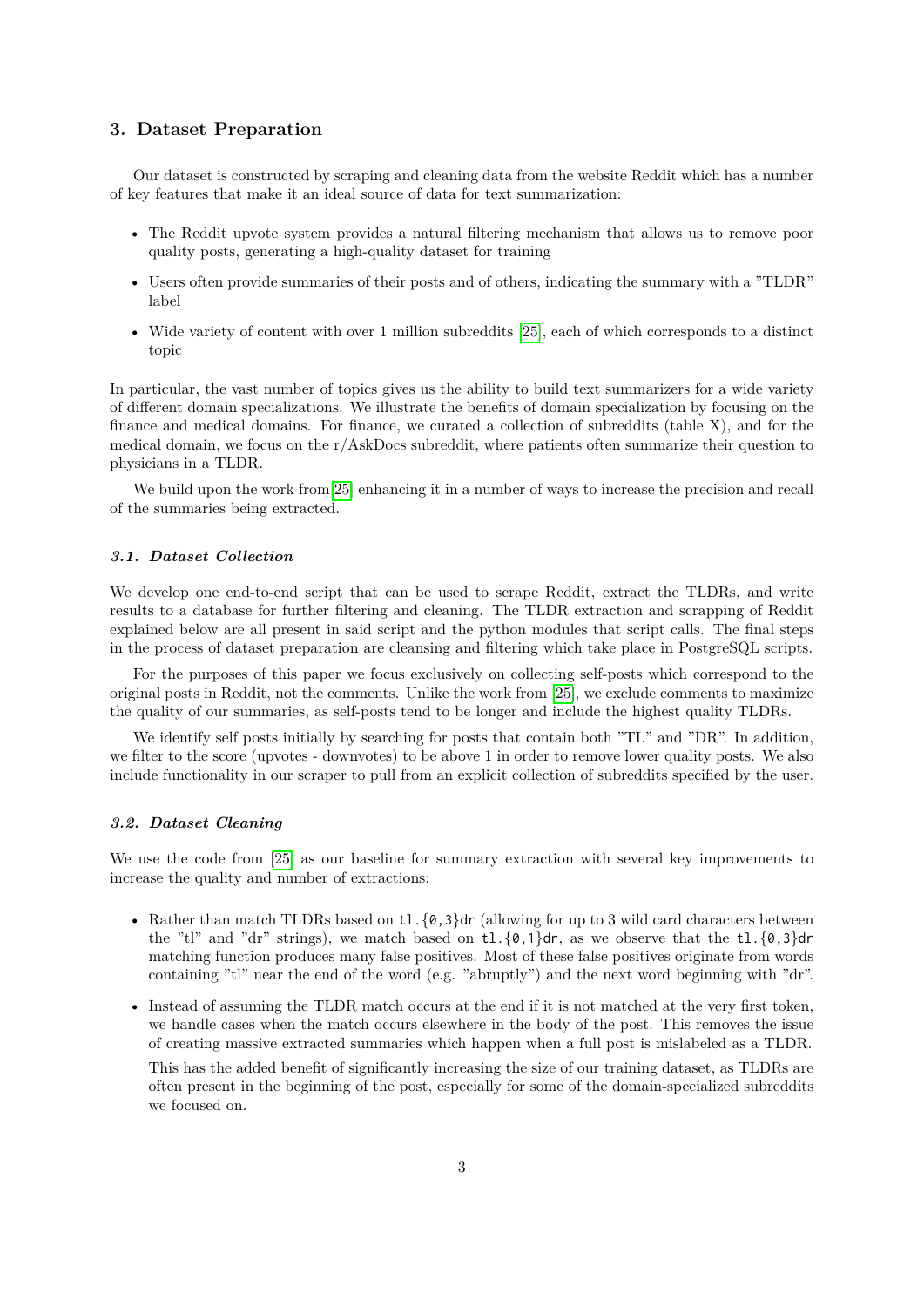- We apply additional filtering of the extracted summaries by removing content examples where
	- **–** summary has fewer than 6 words
	- **–** summary has equal to or fewer words than the content
	- **–** content or summary is not in English
	- **–** author is undefined
	- **–** post was produced by a bot
	- **–** post is deemed to be duplicate after removing non-alphabetical characters and converting all text to lower case.

## *3.3. Dataset Statistics*

Prior to applying our additional filtering described above, our dataset includes 4.1 million summary and content pairs. After applying all of the filtering layers, the cleaned dataset consists of 1,687,257 training pairs. Table [1](#page-3-0) provides a summary of key domain-specific subreddits, as well as overall data volumes, in our final dataset.

<span id="page-3-0"></span>

| Dataset | Number of Summary   Key Subreddits |                                                                   |
|---------|------------------------------------|-------------------------------------------------------------------|
|         | Pairs                              |                                                                   |
| Full    | 1,687,257                          | r/relationships $(26\%)$ , r/tifu $(3\%)$ , r/AskReddit $(2\%)$ , |
|         |                                    | r/league<br>oflegends (2%), r/trees (1%), r/legaladvice           |
|         |                                    | $(0.7\%)$                                                         |
| Finance | 3.295                              | r/wallstreetbets $(33\%)$ , r/investing $(19\%)$                  |
| Medical | 3,886                              | $r/AskDoes (100\%)$                                               |

Table 1: Training Dataset Volumes

After filtering the posts in the general population, the average length of a summary is 35.52 words and the average length of content is 406.91 words. Some other key statistics for the full dataset and groupings of specialized subreddits can be found in Table [2.](#page-3-1)

<span id="page-3-1"></span>

| $\rm \bf D$ ataset |         | Average Words in Average Words in Median Words | in      |
|--------------------|---------|------------------------------------------------|---------|
|                    | Content | <b>Summary</b>                                 | Summary |
| Full               | 406.91  | 35.52                                          | 25      |
| Finance            | 365.80  | 33.53                                          | 24      |
| Medical            | 411.48  | 39.53                                          | 28      |

Table 2: Additional Dataset Statistics

# **4. Model and Experiments**

Here we provide a summary of the models used and experiments conducted in order to determine the optimal combination of training datasets and fine-tuning methodologies, provide a summary of our results, and outline and justify the optimal fine-tuning approach.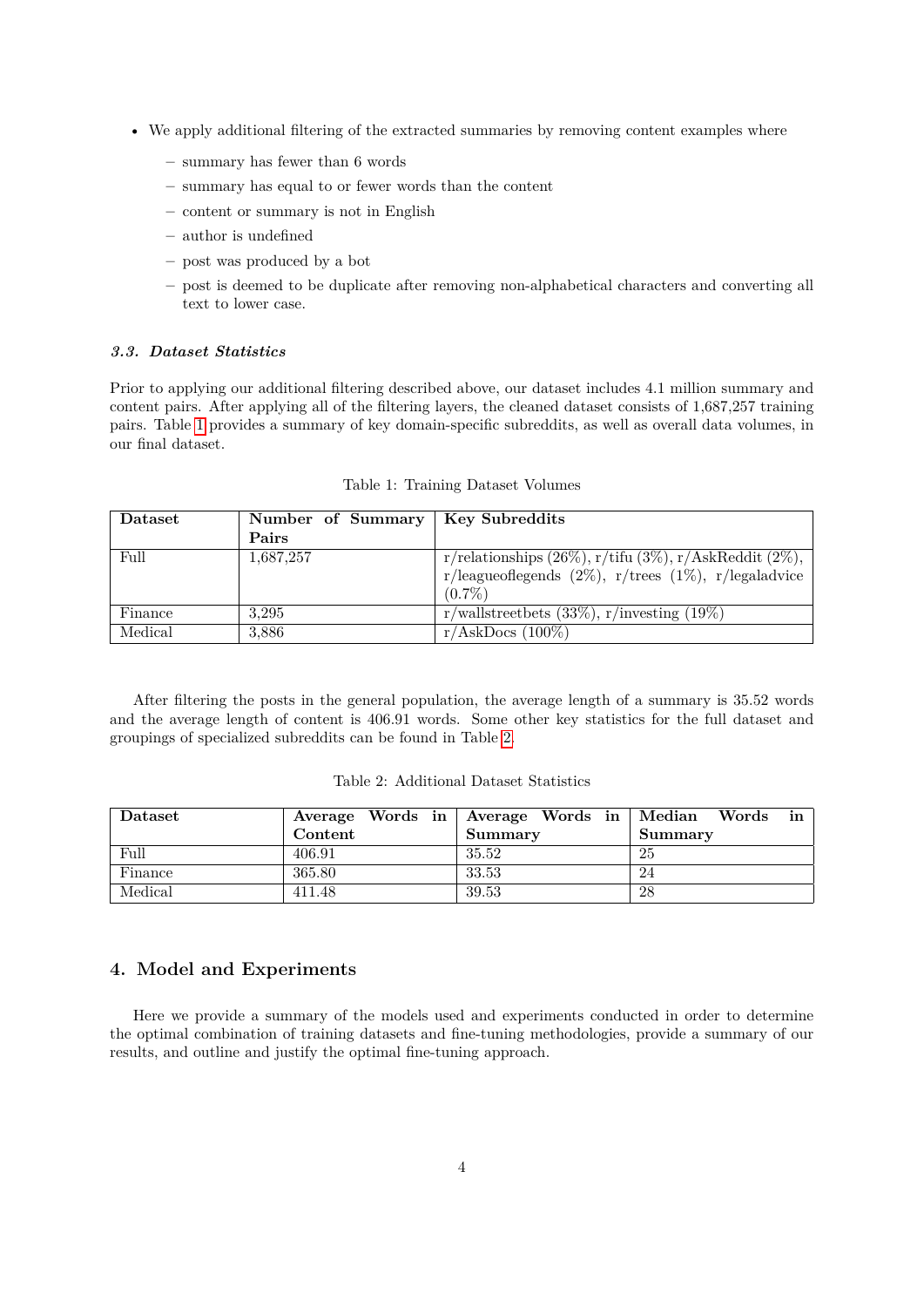#### *4.1. Model Architecture*

We adopt the BART architecture as the initial pre-trained model, and fine-tune it using the process proposed in the original paper [\[10\]](#page-9-1). The BART model is built using the standard Transformer-based sequence-to-sequence architecture [\[23\]](#page-9-14), and takes a denoising pre-training approach similar to BERT [\[4\]](#page-9-9), utilizing more aggressive masking and noise functions than the original BERT pre-training. Similarly to the large version of the base model, we use 12 layers for each of the encoder and decoder, respectively, with each layer performing additional cross-attention over the final hidden state of the encoder.

#### *4.2. Experiments*

Our main goal is to quantify the benefit of fine-tuning to inject additional domain knowledge into a summarizer that combines extractive and abstractive summarization techniques. To accomplish this we perform 4 primary experiments. In each set of experiments, we evaluate the benefits of pre-training on different subsets of our data and using different fine-tuning approaches, using specialized test sets for the finance and medical by us taken us subsets of training data described in Table [1.](#page-3-0) Each dataset was randomly split into train, validation, and test sets using 60/20/20 allocations into each.

- 1. In the first experiment we apply the out-of-the-box BART summarizer that was trained explicitly on the CNN/Daily Mail datasets to our specialized test datasets directly.
- 2. In the second experiment, we begin with the out-of-the-box BART summarizer, and use the full Reddit dataset for fine-tuning. In this experiment, we only train the decoder, while keeping all the encoder layers frozen.
- 3. In the third experiment, we follow everything that was done in the second but additionally train the encoder layers.
- 4. In our final set of experiments, we take the out-of-the-box model and fine-tune it directly on each domain specific training dataset (Table 1), and fine-tune both the encoder and the decoder.

#### *4.3. Fine-Tuning Approach*

As is done in BART and initially in RoBERTa [\[11\]](#page-9-20) we aim for very large batch sizes and accomplish this using gradient accumulation. We hypothesize that large batch sizes are of particular importance for Reddit data due to the noise in this dataset. Managing noise is a challenge common to training summarization models, which often causes peak performance to be achieved very early in the training process. In most of our experiments, we also see imporvement only for the first few epochs of fine-tuning. This is consistent whether fine-tuning on the entire Reddit dataset, or one of our specialized subsets. We expect this is due to the better quality summaries that are present in the CNN/Daily Mail dataset, and the high quality of the out-of-the-box language model. During training we set the maximum number of attempts for validation loss to increase equal to 1 as our stopping criterion. We do this to conserve computational resources, as due to our very large batch size the validation loss steadily decreases after it initially starts going down.

For autoregressive generation parameters we match the original BART paper where appropriate, matching their length penalty, number of beams, minimum number of output tokens, and removal of duplicated tri-grams. We set the maximum number of output tokens to 120 (resulting in average output length of approx. 80 words for all of our models), maximum number of input tokens at 512, and use nucleus sampling  $[7]$  with Nucleus  $p = 0.95$  as is proposed in the paper. For additional details of hyperparameters and their tuning refer to Table [3.](#page-5-0)

A cluster with one NVIDIA Titan XP GPU, 8 vCPUs and 12 GB of host memory is used to train the models. We expect that by scaling GPU memory and increasing model size, e.g. through raising the maximum sequence length to account for longer-term dependencies in the input.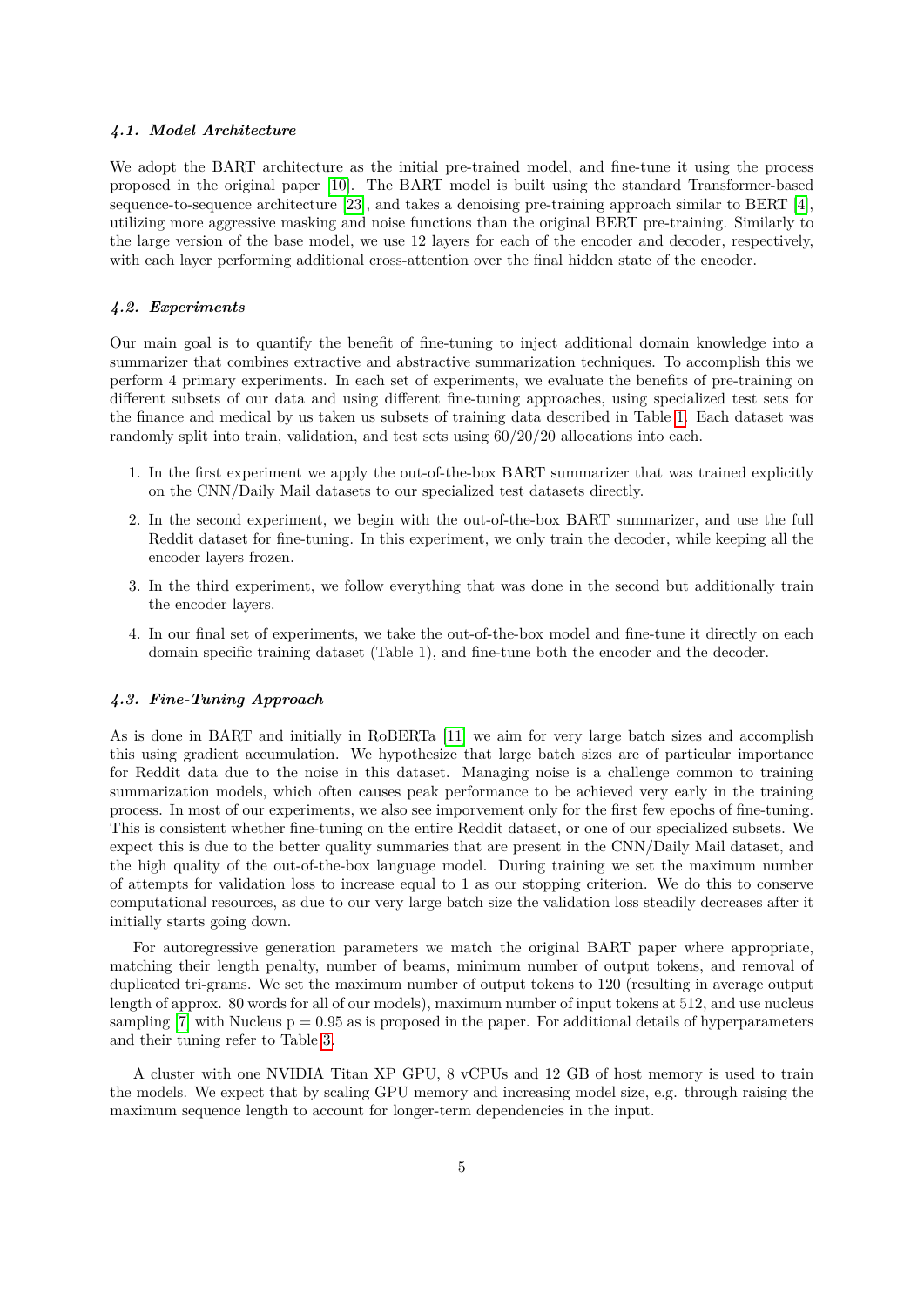|  | Table 3: Hyperparameter Selection |  |
|--|-----------------------------------|--|
|--|-----------------------------------|--|

<span id="page-5-0"></span>

| Hyperparameter        | <b>Final Value Chosen</b> | <b>Indicative Range Tested</b> |
|-----------------------|---------------------------|--------------------------------|
| Learning Rate         | $1e^{-4}$                 | $1e^{-4}/1e^{-5}/1e^{-6}$      |
| $L2$ -Lambda          | 0.01                      | 0.001/0.01/0.1/1.0             |
| Length Penalty        | 1.0                       | 1.0/2.0/10.0                   |
| Batch Size            | 1024                      | 512/1024/8000                  |
| Number of Beams       | 5                         | N/A                            |
| Repetition Penalty    | 2.5                       | N/A                            |
| Max Output Tokens     | 120                       | N/A                            |
| Min Output Tokens     | 56                        | N/A                            |
| Max Input Tokens      | 512                       | 128/256/512                    |
| Nucleus P             | 0.95                      | N/A                            |
| Learning Rate Scaling | 0.95                      | N/A                            |

## **5. Results**

We find that the highest ROUGE scores on our test dataset are obtained using the fine-tuning approach in our fourth set of experiments, where we fine-tune on the specialized datasets directly.

We find that for training the model on the full corpus that freezing the encoder led to a significant improvement in the model performance on each domain, resulting in a much better performance on our test set in the second set of experiments compared to the third set of experiments (see Table [4\)](#page-6-0). For the domain-specific summarizers, no layer freezing led to the best outcomes. We believe this indicates that allowing for encoder adaptation to the vocabulary can lead to additional improvements when training on a new specialized domain.

#### *5.1. Model Evaluation*

We use ROUGE-1 recall, ROUGE-2 recall, ROUGE-1 precision and ROUGE-2 precision as our primary evaluation metrics. In order to generate the summaries, we use teacher forcing for training and autoregressive generation for evaluation. We generally match the BART architecture with most of our experiments focused on optimizing fine-tuning. We experimented with freezing different sections when training both for the encoder and the decoder to control learning rates across layers, and find that different training tasks performed best with different layer freezing setup.

Table [4](#page-6-0) summarizes our experimental results. We hypothesize that the improved performance from encoder freezing for the full corpus model and not the domain specific models is due to the quality and type of the summaries that are most common in the full corpus. In the full corpus most of our summaries are from subreddits that use very different language than our domain-specific ones, potentially making the encoder fine-tuning counterproductive; . The models fine-tuned on all of Reddit data without any layer freezing (experiment 3) did not perform significantly better than the out-of-the-box pre-trained model on specialized domains. Significant gains on the domain specific datasets are achieved from training on the general dataset with the encoder frozen, and even further gains from fine-tuning on each specific domain.

We find reddit data alone to be insufficient to train a full summarization model. This is clear when considering how heterogeneous language, as well as format and quality of summaries, are across subreddits, making it a less attractive dataset for training a base summarizer than traditional datasets like CNN / Daily Mail. This makes fine-tuning a pre-trained summarizer using our domain specialized datasets the better strategy compared to training a specialized summarizer from scratch.

As the corresponding ROUGE scores in Table [4](#page-6-0) indicate, summarization quality improves greatly as more specialized data is used for training summarizers. This can also be seen qualitatively, with the more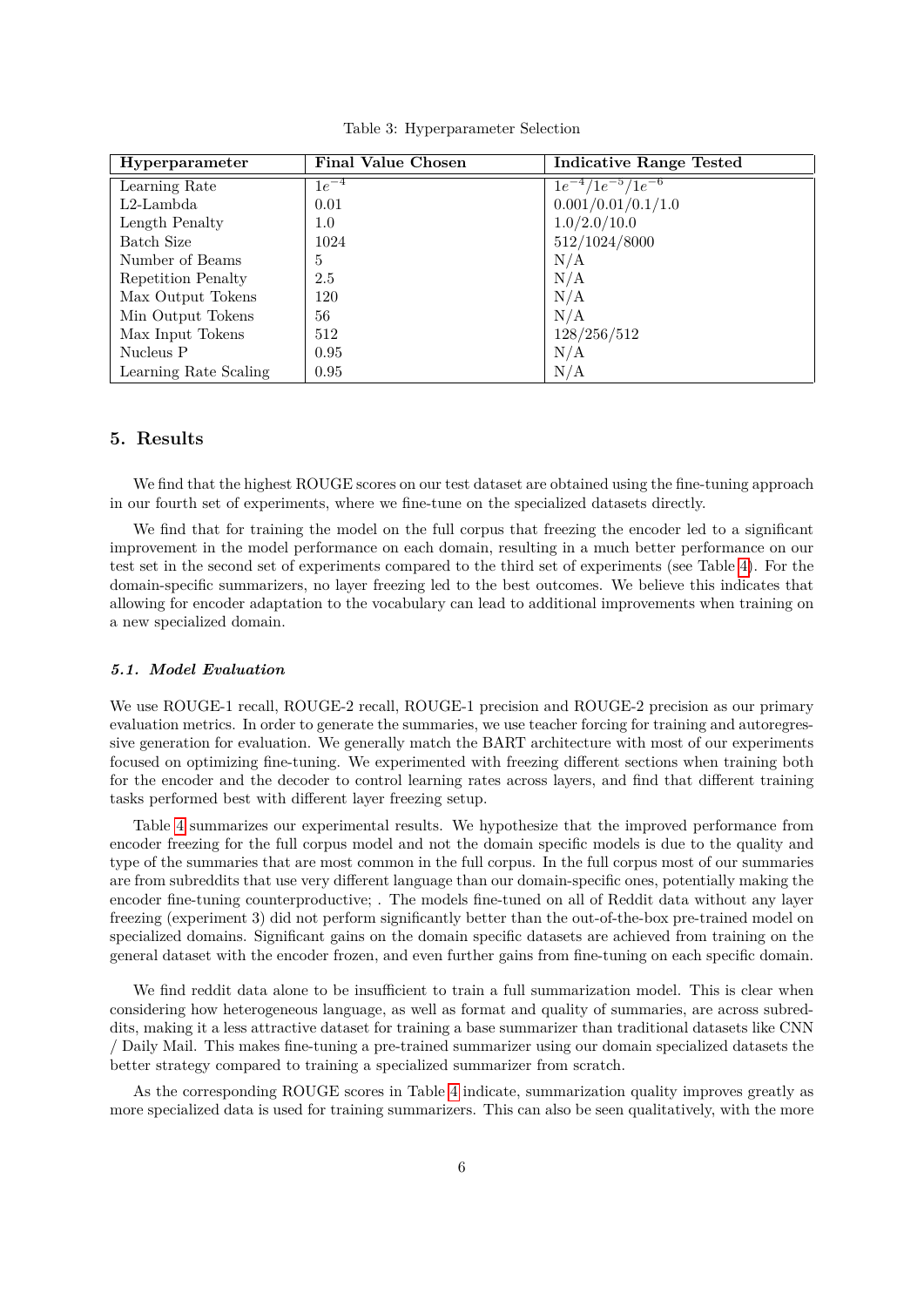#### Table 4: Experiment Results

<span id="page-6-0"></span>

| Model                                           | $_{\rm R1}$ | R <sub>2</sub> | P <sub>1</sub> | P2   |
|-------------------------------------------------|-------------|----------------|----------------|------|
| 1. Train - $\text{CNN} / \text{DM}$             | 31.37       | 3.62           | 11.18          | 1.19 |
| 2. Train - CNN/DM; Fine-tune - General; Encoder | 35.70       | 4.79           | 12.39          | 1.57 |
| Frozen                                          |             |                |                |      |
| 3. Train - CNN/DM; Fine-tune - General; Fully   | 31.69       | 3.76           | 11.93          | 1.34 |
| Unfrozen                                        |             |                |                |      |
| 4. Train - CNN/DM; Fine-tune - Finance; Fully   | 36.94       | 4.54           | 12.18          | 1.42 |
| Unfrozen                                        |             |                |                |      |

specialized models learning to tailor their summaries more to the specific domain. As we discuss in the qualitative observations section below, the structure over the Reddit TLDR summaries also offers some advantages over the CNN / Daily Mail dataset, which in many cases leads to potentially more useful summaries.

#### *5.2. Qualitative Observations*

We give some examples of summaries generated by the best models from experiments 1,3, and 4 (omitting the results of experiment 2 where models fine-tuned on the full reddit data with both the encoder and decoder trained). We also omit the original text of summaries for brevity and to protect Reddit users' privacy, but discuss the quality of each summary separately.

In both of the examples in Table [5](#page-7-0) the specialized fine-tuning model picks out relevant medical facts from the original summary. Interestingly, the specialized summarizer also picks up on the fact that the chest pain was specifically not a heart attack, which both of the other summarizers fail to do. We see a similar pattern from the second example in Table [5,](#page-7-0) where the medical specific summarizer extracts the fact that in the follow up session the doctor can do additional imaging or a biopsy on the lesion, which the first two summarizers also fail to do.

Table [6](#page-8-2) we see some examples from where the specialized summarizer creates summaries similar in language to that used in r/wallstreetbets, one of the most prevalent finance subreddits in our corpus. This serves as an illustration for some caveats of using Reddit data for NLP domain adaptation.

Although both the General Reddit and Specialized model are able to capture a lot of the financial context of the underlying post, the finance example also showcases some of the pitfalls of domain specialization. Given the prevalence of r/wallstreetbets data in our test set, the specialized model achieves higher ROUGE scores by biasing towards much of the colloquial langauge present on that subreddit, and less so on finance specific text. Nevertheless, both of these models perform much better qualitatively on the financial context of text data than the out-of-the-box CNN / Daily Mail model.

Overall, we see a number of qualitative advantages for our fine-tuned models across both of our specialized domains. One common theme from the out-of-the-box model is that it often ends in recommending a URL, sending an email to someone, or sharing a perspectives on social media. Qualitatively, the out-of-the-box summarizer also focuses a lot more on the narrative, generating summaries that are well-written and appear intriguing, but omit key facts, which can also be seen in Table [5](#page-7-0) and Table [6.](#page-8-2) We believe the Reddit summarizers extract these additional details more effectively as the training summaries from Reddit are better designed to do so, as they are intended to serve as a replacement for reading the post, rather than a "hook" to get the reader to engage with the content.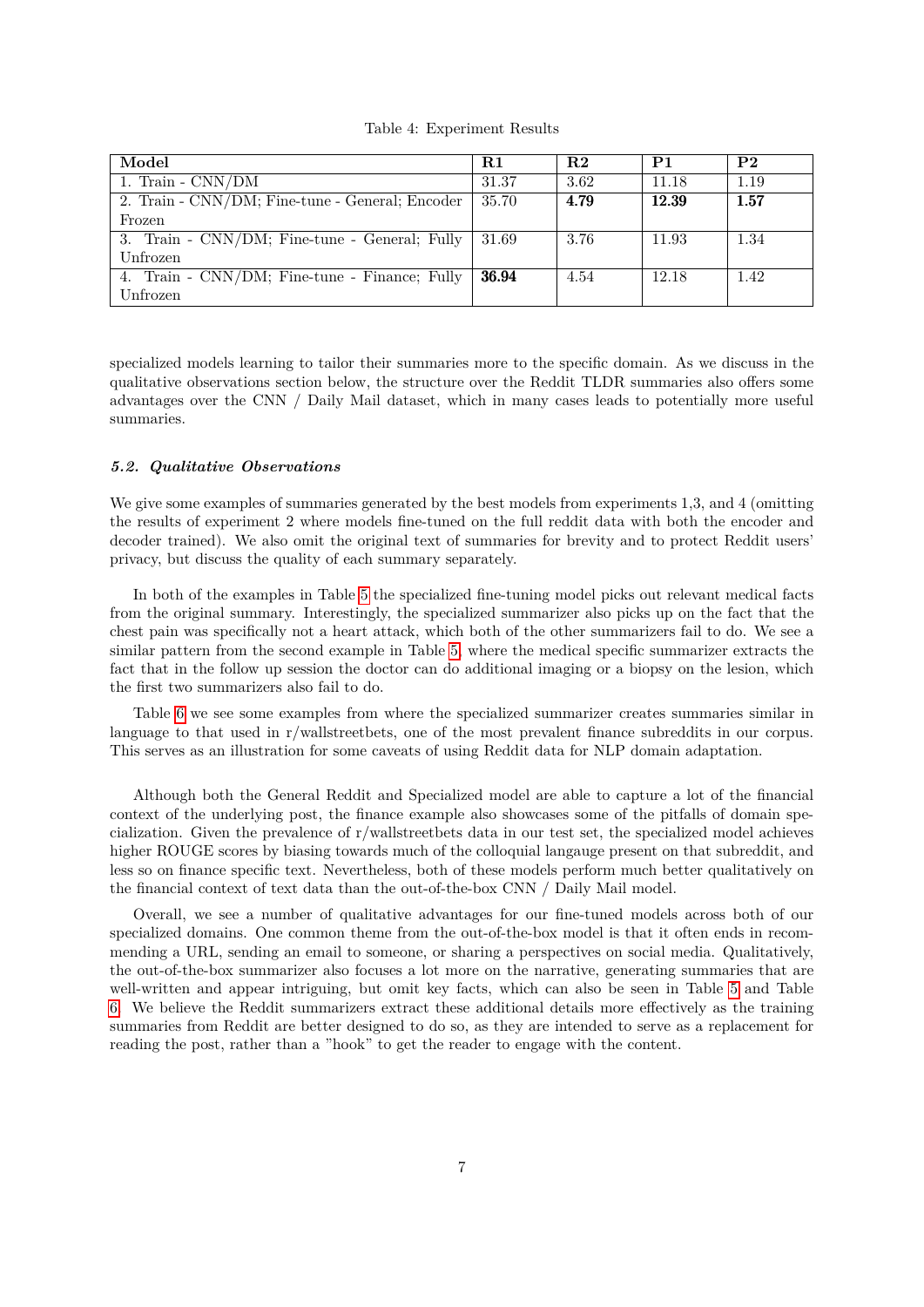Table 5: Sample Results - Health Summarizer

<span id="page-7-0"></span>

| Out-of-the-Box Model            | <b>General Reddit Fine-Tuning</b>  | <b>Specialized Fine-Tuning</b>      |
|---------------------------------|------------------------------------|-------------------------------------|
| Had some chest pain<br>last     | I'm a 24 year old Caucasian        | had pain in my chest and I am       |
| night but things don't add      | female BMI of 20115 pounds         | sure this couldn't have been a      |
| No longer experienc-<br>up.     | and 5'3.5 I have asthma, Ehlers-   | heart attack, what if it was some-  |
| ing this issue, curious what it | Danlos or some other condition     | thing else that would make me       |
| might have been $\neg$ and how  | that causes chest pain? If it      | feel better? What do you think      |
| to find out more about Ehlers-  | wasn't an issue in the past can    | is going on with the tachycardia    |
| Danlos and other conditions     | you tell me what might be go-      | around 115 BPM or should be         |
| that may cause the same symp-   | ing on with my heart attack last   | an issue for someone who has no     |
| toms in a person of similar     | night - It's not like there is any | clotting risk factors aside from    |
| age or different health issues  | clotting risk factors aside from   | Nuvaring to worry about after       |
| than those I am currently suf-  | Nuvaring for birth control so why  | dancing last night there's not      |
| fering from!<br>Have you had    | did this happen after dancing      | enough blood pressure readings      |
| any unusual experiences with    | around all day long to no one else | so maybe its just low sodium lev-   |
| your body? If so please share   | who                                | els because of being at work ev-    |
| them on our Facebook page       |                                    | ery 30 minutes - can                |
| at: http://soulmatestories@     |                                    |                                     |
| dailymailonline                 |                                    |                                     |
| Nodular<br>Liver<br>MRI-Focal   | Liver MRI-Focal Nodular Hyper-     | I I'm not sure if some prior info   |
| Hyperplasia or<br>something     | plasia or something else? I'm      | would be helpful to you guys?       |
| else? Hello docs of reddit! I'm | not sure if some prior info would  | liver MRI-Focal Nodular Hyper-      |
| hoping you guys can help me     | be helpful to you guys. A cou-     | plasia or something else that my    |
| A couple months ago<br>out.     | ple months ago got my psori-       | doctor can do follow up imaging     |
| i went to the doctor for my     | atic arthritis diagnosis and am    | and a biopsy on the 2.1 cm le-      |
| psoriatic arthritis diagnosis   | still in a lot of pain, but don't  | sion along with an unmeasured       |
| and a ct scan showed two        | want the biopsy just because it's  | but smaller lesions are nonspe-     |
| liver lesions that are non-     | possible that its Hepary Ade-      | cific, maybe it's Hepatic Ade-      |
| specific, but definitely<br>not | noma/Hemangiomas - can some-       | noma for another child soon -       |
| hemangiomas-†probably           | one help me out with this one      | don't want all these tests just be- |
| F<br>focal<br>nd<br>nar-        | please! If anyone has any infor-   | cause of what they think is going   |
| colepsy/hyperparathyroidism     | mation about liver imaging for     | in there probably no reason why     |
| (HPC) The doctors suggested     | people who                         | this should                         |
| follow up imaging with either   |                                    |                                     |

# **6. Significance and Future Work**

Our research demonstrates the potential application of our data extraction and fine-tuning pipeline in the fields of finance and healthcare. Models fine-tuned in a manner described in our paper can be used as standalone text summarization models, or further improved by augmenting training data with additional public or proprietary data sources. More importantly, we show a clear positive trend in the quality of text summarization for a large language model such as BART when fine-tuned using specialized data, even in cases where the amount of labeled examples available for fine-tuning is relatively small. We also quantify the relative extent to which additional specialization can improve the quality of summarization. We hope these data points can be used by industry practitioners to help with the cost-benefit analysis for selecting the right level of fine-tuning, from using large out-of-the-box training models to obtain potentially costly high-quality specialized data.

Based on the qualitative evidence of domain specialization and the increase in the ROUGE-1 scores from specialization over the general model with the encoder frozen we conclude that the domain specific models are able to specialize into their respective domains. The models do this by learning what parts of the text are more significant based on the domain, and learning to more effectively leverage relevant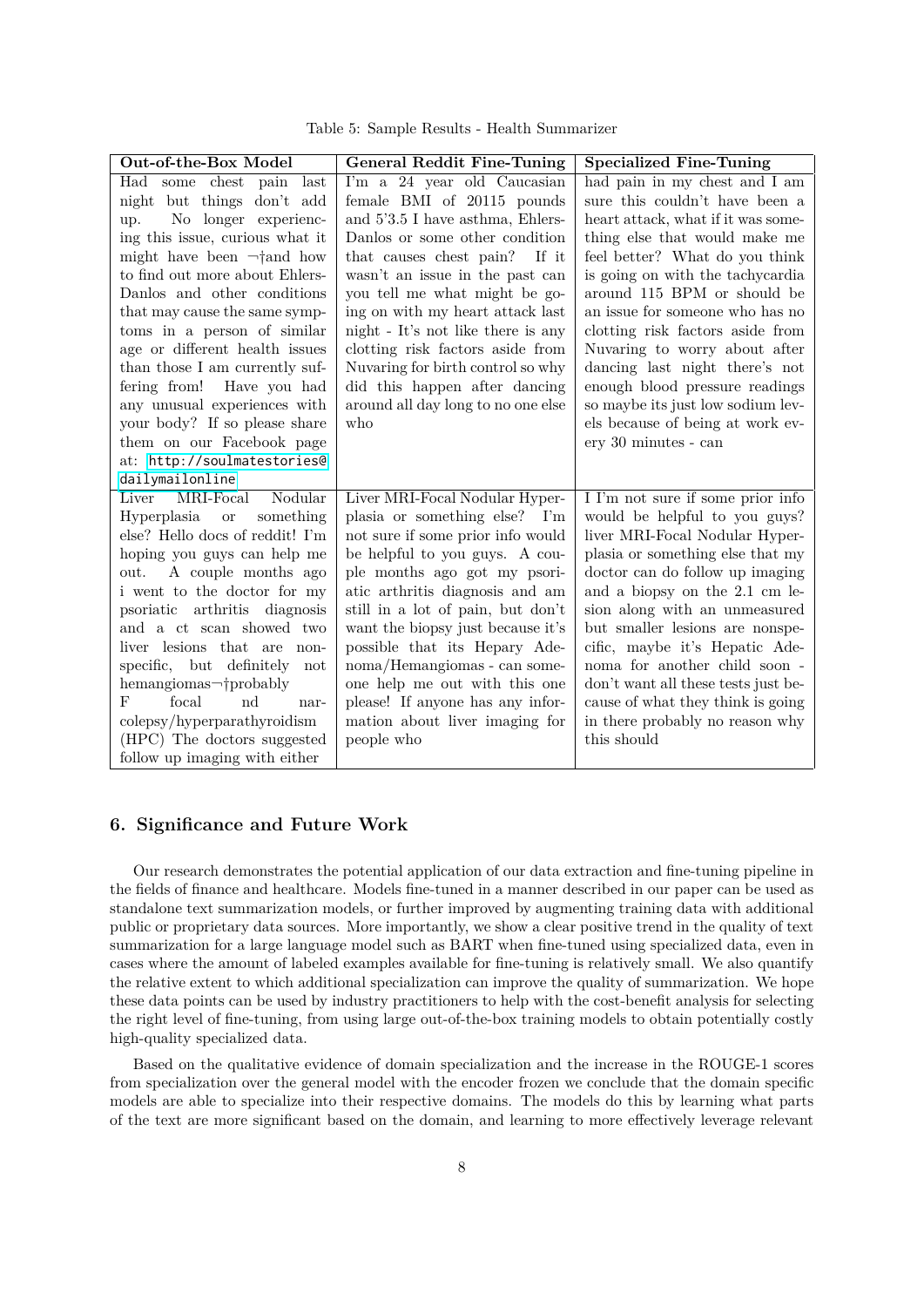Table 6: Sample Results - Finance Summarizer

<span id="page-8-2"></span>

| Out-of-the-Box Model            | General Reddit Fine-Tuning         | <b>Specialized Fine-Tuning</b>         |
|---------------------------------|------------------------------------|----------------------------------------|
| The efficient market hypothe-   | Question ETFs and efficient mar-   | why aren't all of the growth           |
| sis supposes that an individ-   | Why haven't the more<br>kets.      | priced in to these ETFs already?       |
| ual can't beat the markets.     | shrewd investors figured out a     | Why is this a good strategy, and       |
| Most advice floating around     | way to essentially capture this    | isn't arbitrage better than an in-     |
| rfinance and rinvesting is with | future growth via arbitrage? If    | dividual investing through them        |
| regards to long-term invest-    | most people believe in that strat- | on long-term risk-reward trade         |
| ing through a range of ETFs,    | egy, why isn't all of it priced-   | off. If I can buy my way into          |
| writes John Defteriosa in his   | in into these investment strate-   | it now would be great for me           |
| column for The Motley Fool's    | gies already at risk-reward trade  | but not you or your investor if        |
| "Moneyquiz" series on Sunday    | The idea is an investor<br>off?    | they think that's what everyone        |
| nights at 10pm $ET/PT$ (11:00   | enjoys full diversification and    | else does as well - by going with      |
| pm BST) If most people be-      | low fees on their investments      | short term returns over $50\%$ mar-    |
| lieve in this strategy then why | through exchange traded funds      | $ket$ return $+$ low fees will go both |
| haven't more shrewd investors   | (ETF's) What do you think          | ways!                                  |
| figured out how                 | about whether or not there are     |                                        |
|                                 | enough opportunities               |                                        |

vocabulary when developing abstractive summaries. Due to these observations we believe domain adaptation capabilities are an excellent use of the dataset we have created. Those who use this dataset for the purpose of domain-specialization should make sure the language and discourse in these subreddits aligns well with the business problem at hand.

In addition to the domain-specialization use case, due to the increase in the performance and summary quality on each domain from training on the entire Reddit dataset with encoder frozen, we also believe there is value in using this dataset to improve general summarization models. Those interested in using this dataset for general summarization should note the importance of layer freezing to avoid the model picking up unwanted language and patterns from general Reddit data.

The summaries dataset can be extended in a number of ways to provide additional value. There is a large number of TLDRs that summarize website content linked to in Reddit posts, and scraping the content of these website can augment the summaries dataset with high-quality data. Summaries can also be augmented by parsing through comment trees and extracting TLDRs from long comments.

The summarization models can also be improved in several ways. A high-potential area of improvement is controlling catastrophic forgetting, via regularization schemes such as layer freezing or varying learning rates across layers. Forgetting can also be addressed through modifying training data, by augmenting fine-tuning data with samples of the original summaries. Finally, new architectures like XLNet [\[28\]](#page-10-3) can be employed to increase the max sequence length the transformer encoder-decoder can handle to improve performance on very long documents.

# **References**

- <span id="page-8-0"></span>[1] Mehdi Allahyari et al. *Text Summarization Techniques: A Brief Survey*. 2017. arXiv: [1707.02268](https://arxiv.org/abs/1707.02268) [\[cs.CL\]](https://arxiv.org/abs/1707.02268).
- <span id="page-8-1"></span>[2] Sumit Chopra, Michael Auli, and Alexander M. Rush. "Abstractive Sentence Summarization with Attentive Recurrent Neural Networks". In: *Proceedings of the 2016 Conference of the North American Chapter of the Association for Computational Linguistics: Human Language Technologies*. San Diego, California: Association for Computational Linguistics, June 2016, pp. 93–98. doi: [10.18653/](https://doi.org/10.18653/v1/N16-1012) [v1/N16-1012](https://doi.org/10.18653/v1/N16-1012). URL: <https://www.aclweb.org/anthology/N16-1012>.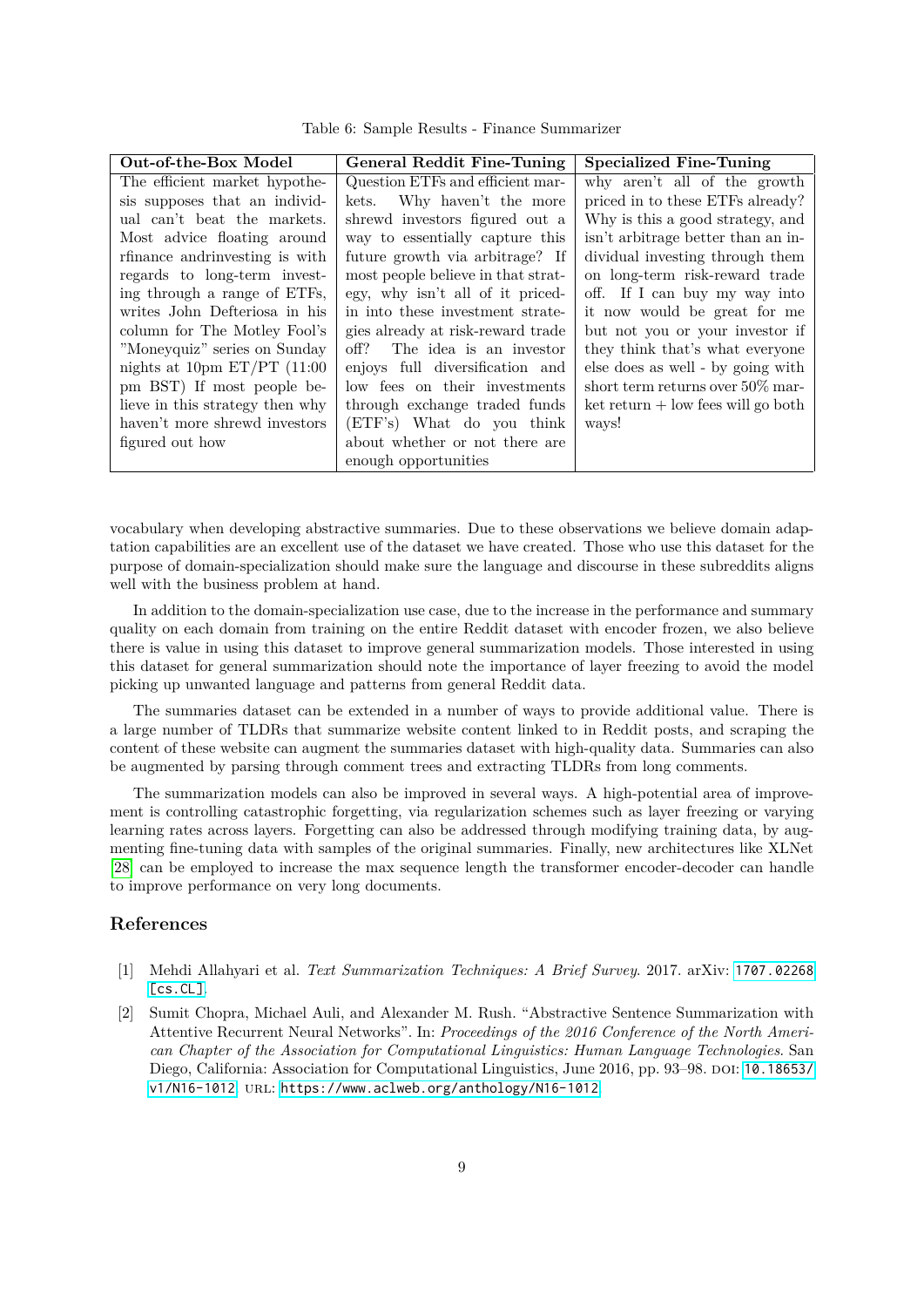- <span id="page-9-7"></span>[3] Arman Cohan et al. *A Discourse-Aware Attention Model for Abstractive Summarization of Long Documents*. 2018. arXiv: [1804.05685 \[cs.CL\]](https://arxiv.org/abs/1804.05685).
- <span id="page-9-9"></span>[4] Jacob Devlin et al. *BERT: Pre-training of Deep Bidirectional Transformers for Language Understanding*. 2018. arXiv: [1810.04805 \[cs.CL\]](https://arxiv.org/abs/1810.04805).
- <span id="page-9-5"></span>[5] Max Grusky, Mor Naaman, and Yoav Artzi. *Newsroom: A Dataset of 1.3 Million Summaries with Diverse Extractive Strategies*. 2018. arXiv: [1804.11283 \[cs.CL\]](https://arxiv.org/abs/1804.11283).
- <span id="page-9-2"></span>[6] Donna Harman and Paul Over. "The Effects of Human Variation in DUC Summarization Evaluation". In: *Text Summarization Branches Out*. Barcelona, Spain: Association for Computational Linguistics, July 2004, pp. 10–17. url: <https://www.aclweb.org/anthology/W04-1003>.
- <span id="page-9-21"></span>[7] Ari Holtzman et al. "The Curious Case of Neural Text Degeneration". In: *ArXiv* abs/1904.09751 (2020).
- <span id="page-9-19"></span>[8] Byeongchang Kim, Hyunwoo Kim, and Gunhee Kim. *Abstractive Summarization of Reddit Posts with Multi-level Memory Networks*. 2018. arXiv: [1811.00783 \[cs.CL\]](https://arxiv.org/abs/1811.00783).
- <span id="page-9-6"></span>[9] Mahnaz Koupaee and William Yang Wang. *WikiHow: A Large Scale Text Summarization Dataset*. 2018. arXiv: [1810.09305 \[cs.CL\]](https://arxiv.org/abs/1810.09305).
- <span id="page-9-1"></span>[10] Mike Lewis et al. *BART: Denoising Sequence-to-Sequence Pre-training for Natural Language Generation, Translation, and Comprehension*. 2019. arXiv: [1910.13461 \[cs.CL\]](https://arxiv.org/abs/1910.13461).
- <span id="page-9-20"></span>[11] Yinhan Liu et al. "RoBERTa: A Robustly Optimized BERT Pretraining Approach". In: *CoRR* abs/1907.11692 (2019). arXiv: [1907.11692](https://arxiv.org/abs/1907.11692). url: <http://arxiv.org/abs/1907.11692>.
- <span id="page-9-18"></span>[12] Rashmi Mishra et al. "Text summarization in the biomedical domain: a systematic review of recent research". In: *Journal of biomedical informatics* 52 (2014), pp. 457–467.
- <span id="page-9-4"></span>[13] Ramesh Nallapati et al. *Abstractive Text Summarization Using Sequence-to-Sequence RNNs and Beyond*. 2016. arXiv: [1602.06023 \[cs.CL\]](https://arxiv.org/abs/1602.06023).
- <span id="page-9-3"></span>[14] Courtney Napoles, Matthew Gormley, and Benjamin Van Durme. "Annotated Gigaword". In: *Proceedings of the Joint Workshop on Automatic Knowledge Base Construction and Web-Scale Knowledge Extraction*. AKBC-WEKEX '12. Montreal, Canada: Association for Computational Linguistics, 2012, pp. 95–100.
- <span id="page-9-11"></span>[15] Makbule Ozsoy, Ferda Alpaslan, and Ilyas Cicekli. "Text summarization using Latent Semantic Analysis". In: *J. Information Science* 37 (Aug. 2011), pp. 405–417. DOI: [10.1177/0165551511408848](https://doi.org/10.1177/0165551511408848).
- <span id="page-9-10"></span>[16] Alec Radford et al. "Improving language understanding by generative pre-training". In: *URL https://s3-us-west-2. amazonaws. com/openai-assets/researchcovers/languageunsupervised/language understanding paper. pdf* (2018).
- <span id="page-9-15"></span>[17] Alec Radford et al. "Language Models are Unsupervised Multitask Learners". In: 2019.
- <span id="page-9-13"></span>[18] Alexander M. Rush, Sumit Chopra, and Jason Weston. "A Neural Attention Model for Abstractive Sentence Summarization". In: *CoRR* abs/1509.00685 (2015). arXiv: 1509.00685. URL: http:// [arxiv.org/abs/1509.00685](http://arxiv.org/abs/1509.00685).
- <span id="page-9-17"></span>[19] Eva Sharma, Chen Li, and Lu Wang. *BIGPATENT: A Large-Scale Dataset for Abstractive and Coherent Summarization*. 2019. arXiv: [1906.03741 \[cs.CL\]](https://arxiv.org/abs/1906.03741).
- <span id="page-9-0"></span>[20] Tian Shi et al. *Neural Abstractive Text Summarization with Sequence-to-Sequence Models: A Survey*. 2018. arXiv: [1812.02303 \[cs.CL\]](https://arxiv.org/abs/1812.02303).
- <span id="page-9-16"></span>[21] Sandeep Subramanian et al. *On Extractive and Abstractive Neural Document Summarization with Transformer Language Models*. 2019. arXiv: [1909.03186 \[cs.CL\]](https://arxiv.org/abs/1909.03186).
- <span id="page-9-12"></span>[22] Ilya Sutskever, Oriol Vinyals, and Quoc V. Le. *Sequence to Sequence Learning with Neural Networks*. 2014. arXiv: [1409.3215 \[cs.CL\]](https://arxiv.org/abs/1409.3215).
- <span id="page-9-14"></span>[23] Ashish Vaswani et al. *Attention Is All You Need*. 2017. arXiv: [1706.03762 \[cs.CL\]](https://arxiv.org/abs/1706.03762).
- <span id="page-9-8"></span>[24] Michael Völske et al. "TL;DR: Mining Reddit to Learn Automatic Summarization". In: Jan. 2017, pp. 59–63. doi: [10.18653/v1/W17-4508](https://doi.org/10.18653/v1/W17-4508).